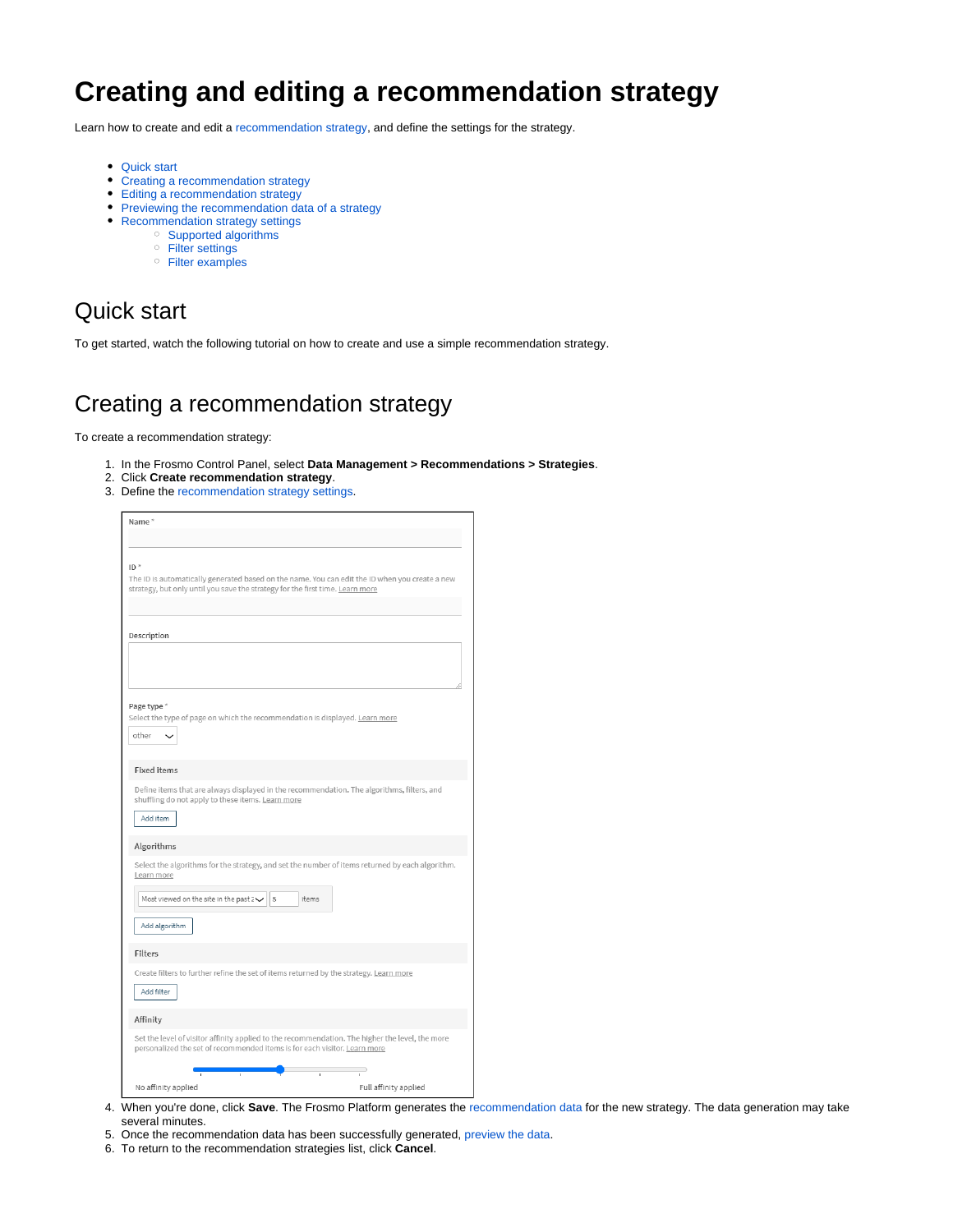You can now use the strategy in a modification to build and display a [recommendation.](https://docs.frosmo.com/display/platform/Feature%3A+Recommendation)

# <span id="page-1-0"></span>Editing a recommendation strategy

Be careful when editing a recommendation strategy that is in use, since changes to the strategy affect all modifications that use it. In particular, 0 if you edit a strategy that is currently used in an active variation of an active modification, the changes will affect all visitors who see the variation content.

If you want to make major changes to a strategy, such as change its algorithms or filters, it is recommended that you first [duplicate the strategy](https://docs.frosmo.com/display/ui/Duplicating+a+recommendation+strategy) and associated [modification](https://docs.frosmo.com/display/ui/Duplicating+a+modification), test the changes with the duplicates, and update the original strategy only after you're happy with how its duplicate works. You might even consider switching to using the duplicate strategy, while leaving the original unchanged. This way, you can always revert back to the original strategy, if necessary.

#### To edit a recommendation strategy:

の

O)

- 1. In the Frosmo Control Panel, select **Data Management > Recommendations > Strategies**.
- 2. In the recommendation strategies list, find the strategy you want to edit, and click its name.
- 3. Edit the [recommendation strategy settings](#page-2-0).
- 4. When you're done, click **Save**. The Frosmo Platform regenerates the [recommendation data](https://docs.frosmo.com/display/platform/Glossary#Glossary-reco_data) for the updated strategy. The data generation may take several minutes.
- **5.** Once the recommendation data has been successfully generated, [preview the data.](#page-1-1)
- 6. To return to the recommendation strategies list, click **Cancel**.

# <span id="page-1-1"></span>Previewing the recommendation data of a strategy

The preview does not work for [algorithms](#page-4-0) that rely on data about the current visitor's behavior, such as **Most viewed by the visitor** and **Recentl** Μ **y viewed by the visitor**. In addition, the preview does not account for [affinity,](#page-6-0) as that, too, relies on data about the current visitor.

The platform automatically regenerates the recommendation data at regular time intervals. The exact regeneration frequency depends on the [alg](#page-4-0) [orithms](#page-4-0) used by a strategy.

To preview the latest [recommendation data](https://docs.frosmo.com/display/platform/Glossary#Glossary-reco_data) generated for a strategy, in the strategy settings, scroll to the **Preview** section, and view the recommendation results.

The preview displays the recommended items in slot order, that is, in the order in which the items are recommended to visitors (when not adjusted for affinity). The preview also displays selected information, such as ID and name, for each item. Finally, the preview provides two links for each item: one to the item details page in the Frosmo Control Panel, and the other to the item page on the site, such as a product page.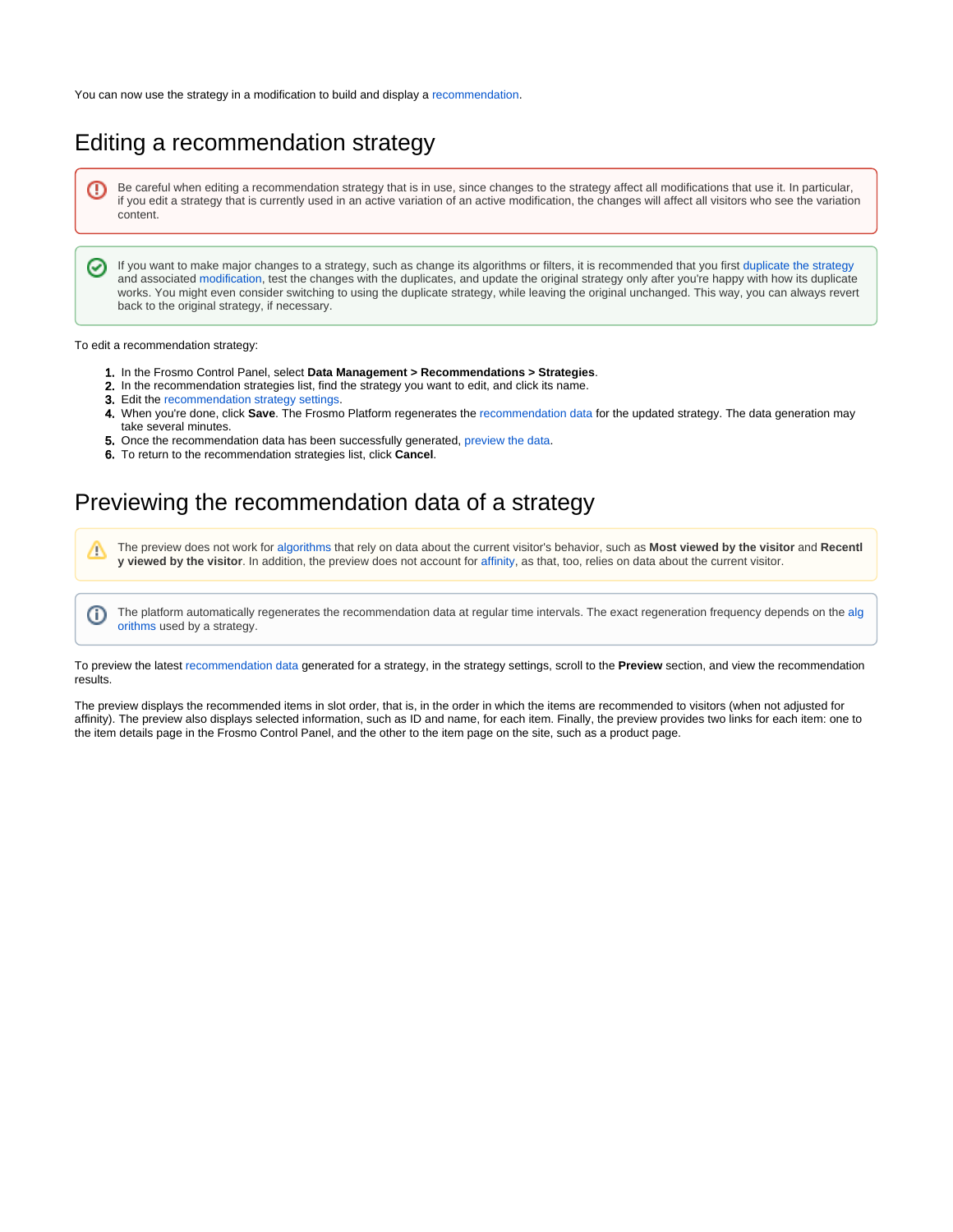| <b>Preview</b>                                                                                     |                   |                                             |               |      |                             |                                         |                                     |
|----------------------------------------------------------------------------------------------------|-------------------|---------------------------------------------|---------------|------|-----------------------------|-----------------------------------------|-------------------------------------|
| Preview the items returned by the strategy. Learn more                                             |                   |                                             |               |      |                             |                                         |                                     |
| <b>Algorithm</b><br><b>Item details</b><br>ID<br><b>Name</b><br>Price Type<br><b>Slot</b><br>Image |                   |                                             |               |      |                             |                                         |                                     |
|                                                                                                    | $1 \overline{23}$ | Lipstick                                    |               |      | 20 Makeup/Makeup Products   | Most viewed on the site in recent weeks | Page $\mathbb{Z}$<br><b>Details</b> |
|                                                                                                    | 2 2               | IRadix DPS3000SY 2700 Watts                 |               | 580  | Power Tools/Saws            | Most viewed on the site in recent weeks | Page $\mathbb{Z}$<br><b>Details</b> |
|                                                                                                    | 3 37              | <b>Blue Golf Shoes</b>                      |               |      | 180 Fashion/Shoes           | Most viewed on the site in recent weeks | Page $\mathbb{Z}^n$<br>Details      |
|                                                                                                    | $4 \overline{5}$  | Brandix Router Power Tool 2017ERXPK         | $\frac{1}{2}$ | 1700 | Power Tools/Woodworking     | Most viewed on the site in recent weeks | <b>Details</b><br>Page $\mathbb{Z}$ |
| 5 <sup>1</sup>                                                                                     |                   | Electric Planer Brandix KL370090G 300 Watts |               |      | 510 Power Tools/Woodworking | Most viewed on the site in recent weeks | Page $\mathbb{Z}$<br><b>Details</b> |
| 6.                                                                                                 |                   | 10 Water Tap                                | em            | 15   | Other/Plumbing              | Most viewed on the site in recent weeks | Page $\mathbb{Z}$<br><b>Details</b> |
|                                                                                                    | $7 \mid 14 \mid$  | <b>Brandix Air Compressor DELTAKX500</b>    |               | 1800 | Other/Compressors           | Most viewed on the site in recent weeks | Page $\mathbb{Z}$<br><b>Details</b> |
| 8 <sup>1</sup>                                                                                     | 16                | Brandix Screwdriver SCREW1500ACC            |               | 1500 | Power Tools/Drills          | Most viewed on the site in recent weeks | Page $\mathbb{Z}$<br><b>Details</b> |
|                                                                                                    |                   | Save and generate                           |               |      |                             |                                         |                                     |

If the strategy relies on a target category or item against which to generate recommendations, enter the name of a category or item, and click **Show**. The name must be the exact full name tracked for the category or item by the Frosmo Platform.

| <b>Preview</b>                                                                                                                                                                                                                                                                             |    |                             |            |              |                  |                                         |                                     |  |
|--------------------------------------------------------------------------------------------------------------------------------------------------------------------------------------------------------------------------------------------------------------------------------------------|----|-----------------------------|------------|--------------|------------------|-----------------------------------------|-------------------------------------|--|
| Preview the items returned by the strategy. Learn more                                                                                                                                                                                                                                     |    |                             |            |              |                  |                                         |                                     |  |
| To preview data for algorithms that rely on a target category or item against which to generate recommendations, enter the name of a category or item, and click Show.<br>It may take up to a few minutes to generate the preview.<br><b>Based on category</b><br>Power Tools/Saws<br>Show |    |                             |            |              |                  |                                         |                                     |  |
| Slot                                                                                                                                                                                                                                                                                       | ID | <b>Name</b>                 | Image      | <b>Price</b> | <b>Type</b>      | <b>Algorithm</b>                        | <b>Item details</b>                 |  |
|                                                                                                                                                                                                                                                                                            |    | IRadix DPS3000SY 2700 Watts | $\sqrt{2}$ | 580          | Power Tools/Saws | Most viewed on the site in recent weeks | Page $\mathbb{Z}$<br><b>Details</b> |  |
| Save and generate                                                                                                                                                                                                                                                                          |    |                             |            |              |                  |                                         |                                     |  |

If you [edit the strategy,](#page-1-0) you need to regenerate the recommendation data to preview it. To regenerate the data, click **Save and generate**.

| Preview                                                |
|--------------------------------------------------------|
| Preview the items returned by the strategy. Learn more |
| Regenerate the preview.                                |
|                                                        |
| Save and generate                                      |

# <span id="page-2-0"></span>Recommendation strategy settings

The following table describes the settings you can define for a recommendation strategy in the Frosmo Control Panel.

**Table: Recommendation strategy settings**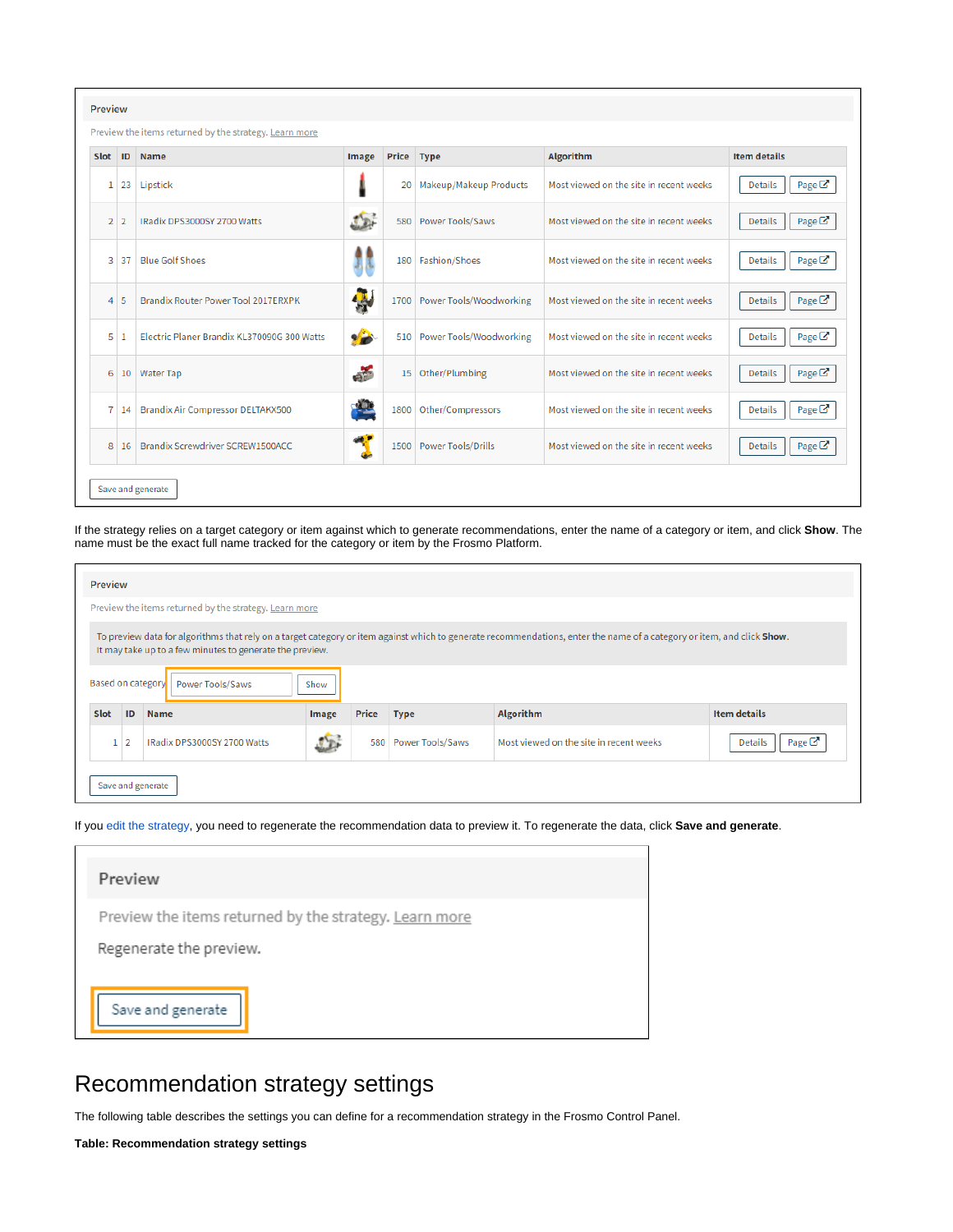<span id="page-3-1"></span><span id="page-3-0"></span>

| <b>Setting</b>         | <b>Description</b>                                                                                                                                                                                                                                                                                                                                                                                                                                                                              | Role         |  |  |  |  |  |
|------------------------|-------------------------------------------------------------------------------------------------------------------------------------------------------------------------------------------------------------------------------------------------------------------------------------------------------------------------------------------------------------------------------------------------------------------------------------------------------------------------------------------------|--------------|--|--|--|--|--|
| Name                   | Enter a name for the strategy.                                                                                                                                                                                                                                                                                                                                                                                                                                                                  | Requir<br>ed |  |  |  |  |  |
| ID                     | The Control Panel automatically generates a unique ID for the strategy based on the name.                                                                                                                                                                                                                                                                                                                                                                                                       | Requir<br>ed |  |  |  |  |  |
|                        | You can edit the ID when you create a new strategy, but only until you save the strategy for the first time. Once you save<br>the strategy, the ID becomes non-editable.                                                                                                                                                                                                                                                                                                                        |              |  |  |  |  |  |
| <b>Descripti</b><br>on | Enter a description for the strategy. You can use the description to, for example, explain what sort of recommendation the strategy<br>generates.                                                                                                                                                                                                                                                                                                                                               | Option<br>al |  |  |  |  |  |
| Page<br>type           | Select the type of page on which the recommendation is displayed. The page type determines the available algorithms.                                                                                                                                                                                                                                                                                                                                                                            | Requir<br>ed |  |  |  |  |  |
|                        | The available page types are:                                                                                                                                                                                                                                                                                                                                                                                                                                                                   |              |  |  |  |  |  |
|                        | • cart: Shopping cart page or other checkout funnel page.<br>• category: Any page that displays information about multiple items belonging to the same group. For example: game category<br>page, product category page<br>• other: Any page that does not match the other types. For example: site home page, user profile page<br>product: Any page that displays detailed information about a single product or other item. For example: product page<br>٠<br>• search: Search results page. |              |  |  |  |  |  |
| Fixed                  | Define the items that are always included ("fixed") in the recommendation.                                                                                                                                                                                                                                                                                                                                                                                                                      | Option       |  |  |  |  |  |
| items                  | You must at minimum define either one algorithm or one fixed item for the strategy.                                                                                                                                                                                                                                                                                                                                                                                                             | al           |  |  |  |  |  |
|                        | If a fixed item also appears in the results generated by an algorithm, the platform automatically removes the duplicate from the<br>final set of items returned by the strategy.                                                                                                                                                                                                                                                                                                                |              |  |  |  |  |  |
|                        | Adding a fixed item                                                                                                                                                                                                                                                                                                                                                                                                                                                                             |              |  |  |  |  |  |
|                        | To add a fixed item:                                                                                                                                                                                                                                                                                                                                                                                                                                                                            |              |  |  |  |  |  |
|                        | 1. Click Add item. The Control Panel adds an undefined item.                                                                                                                                                                                                                                                                                                                                                                                                                                    |              |  |  |  |  |  |
|                        | 2. In the empty field, start typing the item name or ID, and select the item you want. The field automatically lists items tracked<br>for the site.                                                                                                                                                                                                                                                                                                                                             |              |  |  |  |  |  |
|                        |                                                                                                                                                                                                                                                                                                                                                                                                                                                                                                 |              |  |  |  |  |  |
|                        | ×<br>shown in slot 1<br>Item                                                                                                                                                                                                                                                                                                                                                                                                                                                                    |              |  |  |  |  |  |
|                        |                                                                                                                                                                                                                                                                                                                                                                                                                                                                                                 |              |  |  |  |  |  |
|                        | 3. Enter the slot number for the item. The slot number determines the item's absolute position in the recommendation results.<br>The position is not affected by algorithms, filters, or shuffling. For example, if you set the slot number to "1", the item is<br>always displayed first in the recommendation. You cannot enter the same slot number for multiple items.                                                                                                                      |              |  |  |  |  |  |
|                        | Cheetah Plushy (12345)<br>shown in slo<br>1<br>Item                                                                                                                                                                                                                                                                                                                                                                                                                                             |              |  |  |  |  |  |
|                        |                                                                                                                                                                                                                                                                                                                                                                                                                                                                                                 |              |  |  |  |  |  |
|                        | <b>Editing a fixed item</b>                                                                                                                                                                                                                                                                                                                                                                                                                                                                     |              |  |  |  |  |  |
|                        | You can change the selected item and slot number of a fixed item.                                                                                                                                                                                                                                                                                                                                                                                                                               |              |  |  |  |  |  |
|                        | Removing a fixed item                                                                                                                                                                                                                                                                                                                                                                                                                                                                           |              |  |  |  |  |  |
|                        | To remove a fixed item, click for the item.                                                                                                                                                                                                                                                                                                                                                                                                                                                     |              |  |  |  |  |  |
|                        |                                                                                                                                                                                                                                                                                                                                                                                                                                                                                                 |              |  |  |  |  |  |
|                        | $\times$<br>Cheetah Plushy (12345)<br>shown in slot 1<br>Item                                                                                                                                                                                                                                                                                                                                                                                                                                   |              |  |  |  |  |  |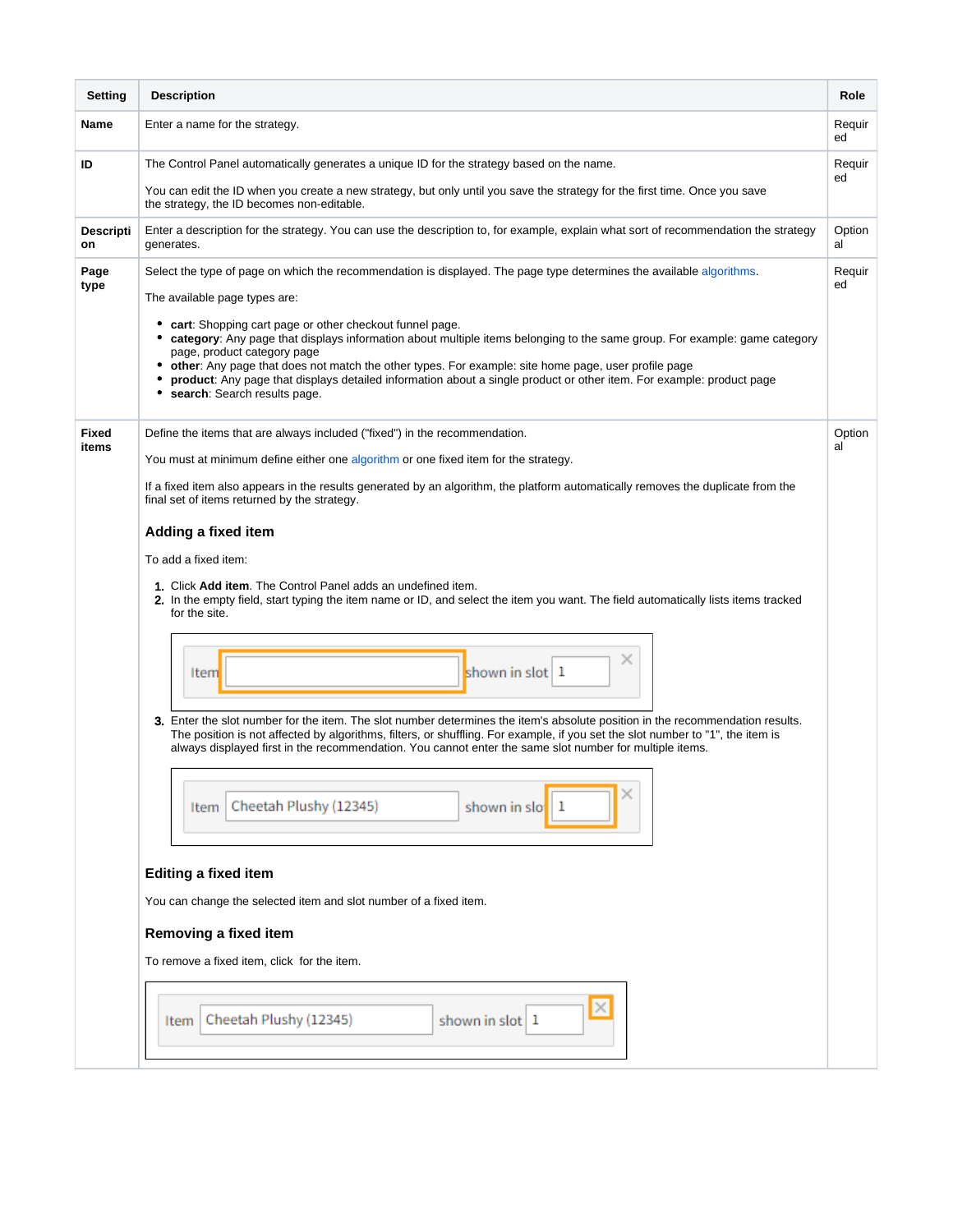<span id="page-4-1"></span><span id="page-4-0"></span>

| Algorith<br>ms | Select the algorithms for the strategy. The algorithms together determine the dynamically generated set of items returned by the<br>strategy. You can further refine the set by applying filters and affinity.                                                                                                                                                                                                                                                                                                                                                                                  | Option<br>al |  |  |  |  |
|----------------|-------------------------------------------------------------------------------------------------------------------------------------------------------------------------------------------------------------------------------------------------------------------------------------------------------------------------------------------------------------------------------------------------------------------------------------------------------------------------------------------------------------------------------------------------------------------------------------------------|--------------|--|--|--|--|
|                | You must at minimum define either one algorithm or one fixed item for the strategy.                                                                                                                                                                                                                                                                                                                                                                                                                                                                                                             |              |  |  |  |  |
|                | You can select a maximum of five algorithms. A new strategy includes a single preselected algorithm, which you can change.                                                                                                                                                                                                                                                                                                                                                                                                                                                                      |              |  |  |  |  |
|                | How algorithms work                                                                                                                                                                                                                                                                                                                                                                                                                                                                                                                                                                             |              |  |  |  |  |
|                | The platform runs each algorithm separately against the same source usage data and combines the results from the algorithms in<br>the order in which the algorithms are selected. For example, if you have Bought together with current item - 60 days with 5<br>items as your first algorithm and Viewed together with current item - 30 days with 3 items as your second algorithm, the<br>strategy returns a total of eight items: the first five items are the top five items from the former algorithm and the remaining three<br>items are the top three items from the latter algorithm. |              |  |  |  |  |
|                | The platform automatically reruns the algorithms at regular time intervals, thereby periodically regenerating the recommendation<br>data returned by the strategy. The platform reruns each algorithm separately based on its regeneration frequency. If you select<br>multiple algorithms with different regeneration frequencies, some parts of the data returned by the strategy will be updated more<br>frequently than other parts. To find out the frequency of an algorithm, see Supported algorithms.                                                                                   |              |  |  |  |  |
|                | Adding an algorithm                                                                                                                                                                                                                                                                                                                                                                                                                                                                                                                                                                             |              |  |  |  |  |
|                | To add an algorithm:                                                                                                                                                                                                                                                                                                                                                                                                                                                                                                                                                                            |              |  |  |  |  |
|                | 1. Click Add algorithm. The Control Panel adds an algorithm with default settings.<br>2. Select the algorithm you want to use. For more information about the supported algorithms, see Supported algorithms.                                                                                                                                                                                                                                                                                                                                                                                   |              |  |  |  |  |
|                | Most viewed on the site in the past 2 $\checkmark$<br>5<br>items                                                                                                                                                                                                                                                                                                                                                                                                                                                                                                                                |              |  |  |  |  |
|                | 3. Enter the maximum number of items returned by the algorithm. The algorithm will always return this many items, unless it<br>cannot find enough items matching its criteria.                                                                                                                                                                                                                                                                                                                                                                                                                  |              |  |  |  |  |
|                | Bought together with current item<br>5<br>items                                                                                                                                                                                                                                                                                                                                                                                                                                                                                                                                                 |              |  |  |  |  |
|                | Changing an algorithm<br>You can change the selected algorithm and the maximum number of items returned by the algorithm.                                                                                                                                                                                                                                                                                                                                                                                                                                                                       |              |  |  |  |  |
|                | Removing an algorithm                                                                                                                                                                                                                                                                                                                                                                                                                                                                                                                                                                           |              |  |  |  |  |
|                | To remove an algorithm, click for the algorithm.                                                                                                                                                                                                                                                                                                                                                                                                                                                                                                                                                |              |  |  |  |  |
|                | Bought together with current item $\vee$<br>item:<br>5                                                                                                                                                                                                                                                                                                                                                                                                                                                                                                                                          |              |  |  |  |  |
| <b>Filters</b> | Create filters to further refine the set of items returned by the strategy. You can also apply predefined filters available to certain pag<br>e types                                                                                                                                                                                                                                                                                                                                                                                                                                           | Option<br>al |  |  |  |  |
|                | The platform applies the filters separately to the full results of each algorithm, removing items based on the filter settings. The<br>platform then picks the top items for each algorithm, and combines the top items and any fixed items into the final set of<br>recommended items returned by the strategy.                                                                                                                                                                                                                                                                                |              |  |  |  |  |
|                | The platform does not apply filters to the results of the Most viewed by the visitor and Recently viewed by the visitor<br>Λ<br>algorithms.                                                                                                                                                                                                                                                                                                                                                                                                                                                     |              |  |  |  |  |
|                | <b>Adding a filter</b>                                                                                                                                                                                                                                                                                                                                                                                                                                                                                                                                                                          |              |  |  |  |  |
|                | To add a filter:                                                                                                                                                                                                                                                                                                                                                                                                                                                                                                                                                                                |              |  |  |  |  |
|                | 1. Click Add filter. The filter settings open.<br>2. Define the filter settings.<br>3. Click Save.                                                                                                                                                                                                                                                                                                                                                                                                                                                                                              |              |  |  |  |  |
|                |                                                                                                                                                                                                                                                                                                                                                                                                                                                                                                                                                                                                 |              |  |  |  |  |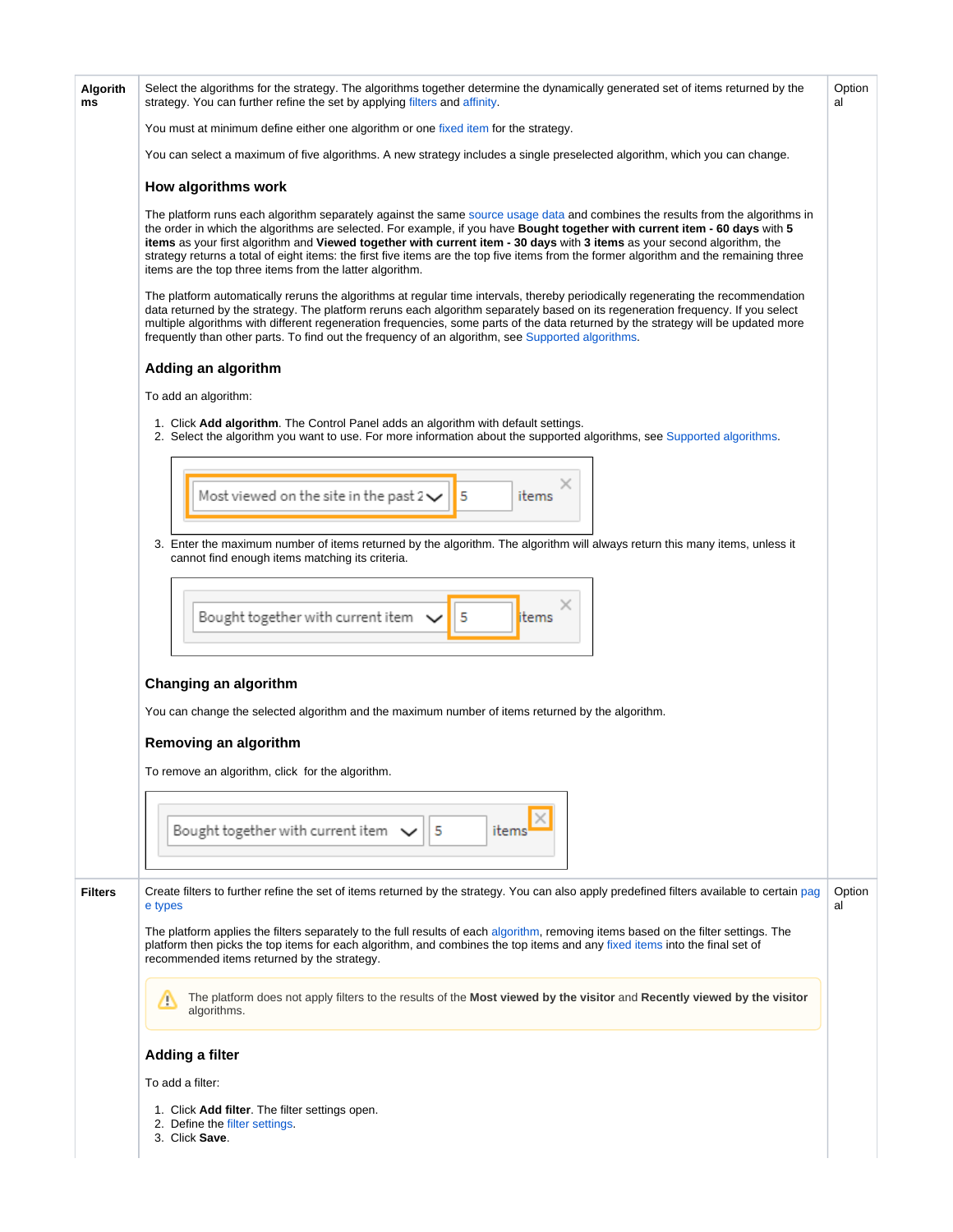#### **Editing a filter**

To edit a filter:

1. Click **Edit** for the filter. The filter settings open.

Return items that cost less than or equal to 100 Edit

- 2. Edit the [filter settings](#page-9-0).
- 3. Click **Save**.

#### **Removing a filter**

To remove a filter, click for the filter.

| Return items that cost less than or equal to 100 Edit |
|-------------------------------------------------------|
|-------------------------------------------------------|

#### **Limiting the results to the viewed category**

If the **Page type** of the strategy is **category**, and if you only want to return items that belong to the category currently viewed by the visitor, select **Only return items whose type matches the viewed category** or **Only return items whose categories include the viewed category**, or both. Your selection depends on whether item data for your site uses the type (string) or categ ories (array of strings) attribute, or both, for storing category information.

If you select both options, the strategy only returns items that pass both filters.

 $\checkmark$  Only return items whose type matches the viewed category

 $\Box$  Only return items whose categories include the viewed category

#### **Limiting the results to the viewed item's categories**

If the **Page type** of the strategy is **product**, and if you only want to return items that belong to the same category or categories as the item currently viewed by the visitor, select **Only return items whose type is the same as the viewed item's** or **Only return items whose categories include at least one category to which the viewed item belongs**, or both. Your selection depends on whether item data for your site uses the type (string) or categories (array of strings) attribute, or both, for storing category information.

If you select both options, the strategy only returns items that pass both filters.

|  |  |  |  |  |  |  |  |  |  |  | $\blacktriangleright$ Only return items whose type is the same as the viewed item's |  |  |
|--|--|--|--|--|--|--|--|--|--|--|-------------------------------------------------------------------------------------|--|--|
|--|--|--|--|--|--|--|--|--|--|--|-------------------------------------------------------------------------------------|--|--|

Only return items whose categories include at least one category to which the viewed item belongs

#### **Limiting the results to searched categories**

If the **Page type** of the strategy is **search**, and if you only want to return items that belong to the same category or categories as the items returned by the search, select **Only return items whose type matches a searched category** or **Only return items whose categories include a searched category**, or both. Your selection depends on whether item data for your site uses the ty pe (string) or categories (array of strings) attribute, or both, for storing category information.

If you select both options, the strategy only returns items that pass both filters.

Only return items whose **type** matches a searched category

 $\Box$  Only return items whose **categories** include a searched category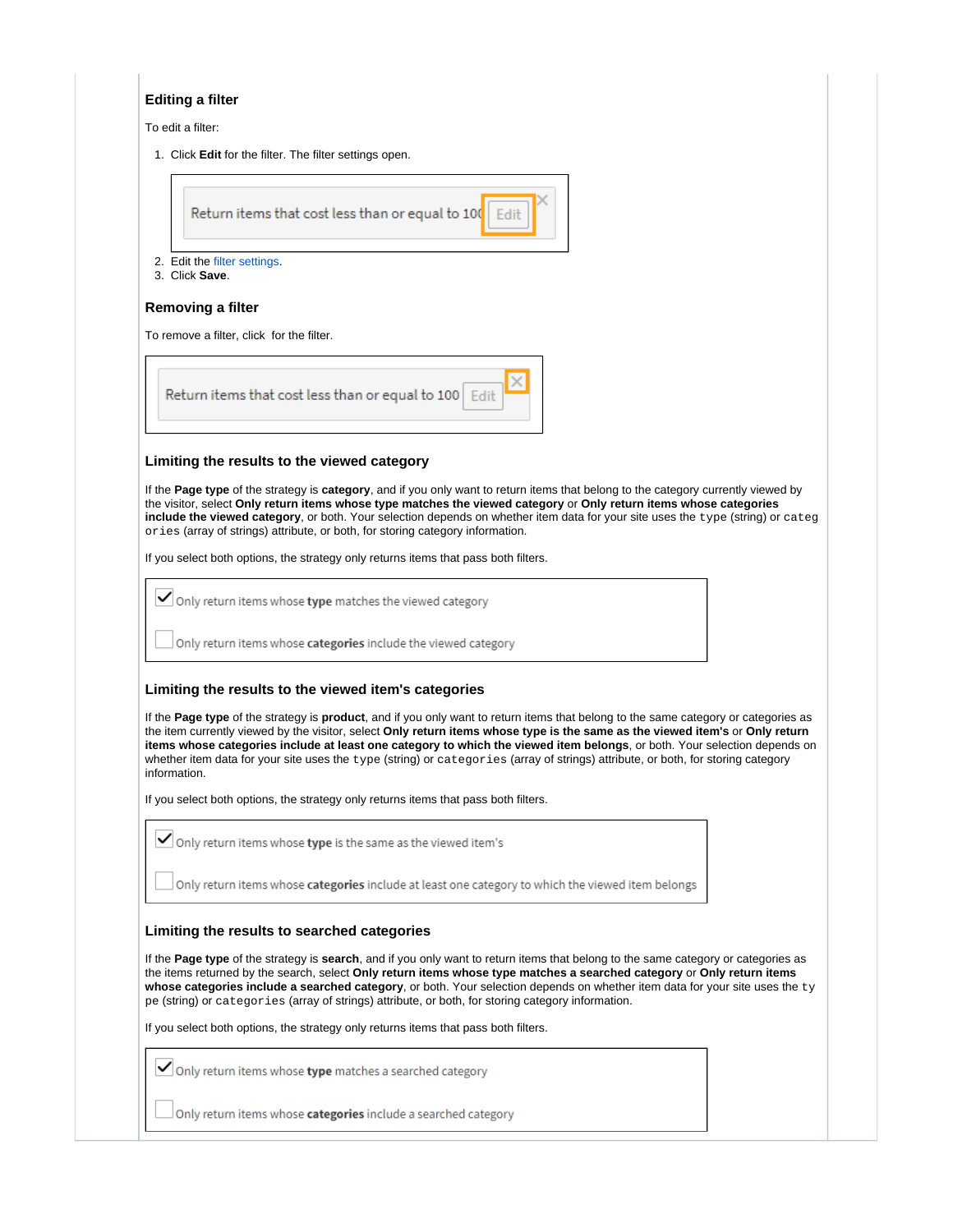<span id="page-6-0"></span>

| <b>Affinity</b> | Set the level of visitor affinity applied to the recommendation. The higher the level, the more personalized the set of recommended<br>items is for each individual visitor.                                                                                                                                                          | Requir<br>ed |  |  |
|-----------------|---------------------------------------------------------------------------------------------------------------------------------------------------------------------------------------------------------------------------------------------------------------------------------------------------------------------------------------|--------------|--|--|
|                 | The platform applies affinity separately to the full results of each algorithm, after first applying filters to the results. Applying affinity<br>reorders (reranks) the items to a greater or lesser degree depending on the level of affinity selected and how closely a given<br>visitor's affinities match the algorithm results. |              |  |  |
|                 | The possible slider values are:                                                                                                                                                                                                                                                                                                       |              |  |  |
|                 | • 0% (no affinity applied, an algorithm fully determines how the items it returns are ranked)<br>• 25%                                                                                                                                                                                                                                |              |  |  |
|                 | • 50% (affinity and algorithm have equal weight in determining how the items returned by an algorithm are ranked)<br>•75%                                                                                                                                                                                                             |              |  |  |
|                 | • 100% (affinity fully determines how the items returned by an algorithm are ranked)                                                                                                                                                                                                                                                  |              |  |  |
|                 | If a visitor's affinity is not known, the platform does not apply any affinity to the recommendation for that visitor.                                                                                                                                                                                                                |              |  |  |
|                 | For more information about affinity and how it works, see Feature: Affinity.                                                                                                                                                                                                                                                          |              |  |  |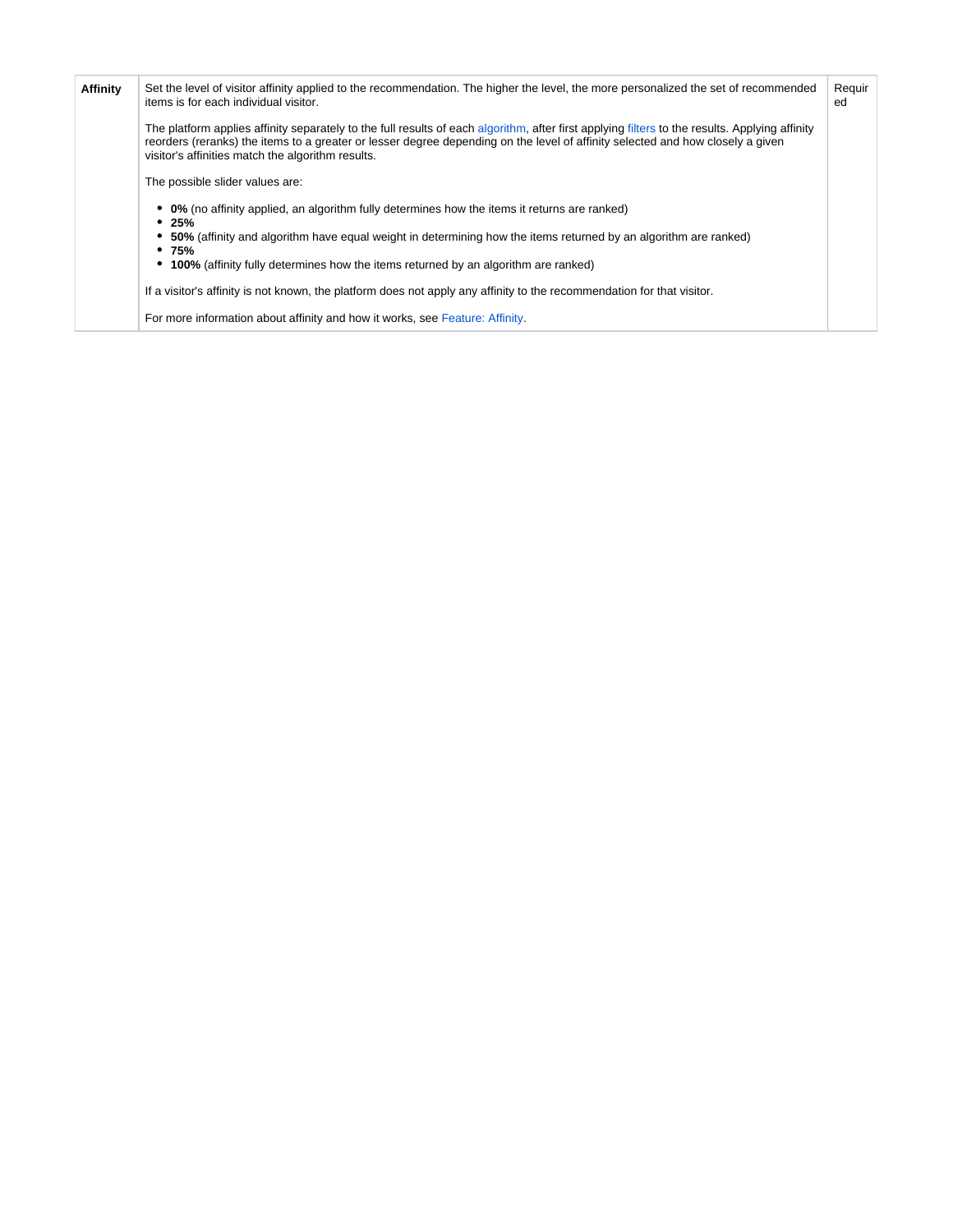#### Name\*

Affinity

Product page - Customers also bought

| $ID^*$                                                                                                                                                                          |
|---------------------------------------------------------------------------------------------------------------------------------------------------------------------------------|
| The ID is automatically generated based on the name. You can edit the ID when you create a new<br>strategy, but only until you save the strategy for the first time. Learn more |
| product-page---customers-also-bought                                                                                                                                            |
|                                                                                                                                                                                 |
| Description                                                                                                                                                                     |
|                                                                                                                                                                                 |
|                                                                                                                                                                                 |
|                                                                                                                                                                                 |
|                                                                                                                                                                                 |
|                                                                                                                                                                                 |
| Page type *                                                                                                                                                                     |
| Select the type of page on which the recommendation is displayed. Learn more                                                                                                    |
|                                                                                                                                                                                 |
| product $\sim$                                                                                                                                                                  |
|                                                                                                                                                                                 |
|                                                                                                                                                                                 |
| <b>Fixed items</b>                                                                                                                                                              |
| Define items that are always displayed in the recommendation. The algorithms, filters, and                                                                                      |
| shuffling do not apply to these items. Learn more                                                                                                                               |
|                                                                                                                                                                                 |
| ×<br>Cheetah Plushy (12345)<br>shown in slot 1<br>Item                                                                                                                          |
|                                                                                                                                                                                 |
|                                                                                                                                                                                 |
| Add item                                                                                                                                                                        |
|                                                                                                                                                                                 |
| Algorithms                                                                                                                                                                      |
| Select the algorithms for the strategy, and set the number of items returned by each algorithm.                                                                                 |
| Learn more                                                                                                                                                                      |
|                                                                                                                                                                                 |
| Bought together with current item $\sqrt{}$<br>5<br>items                                                                                                                       |
|                                                                                                                                                                                 |
|                                                                                                                                                                                 |
| Add algorithm                                                                                                                                                                   |
|                                                                                                                                                                                 |
| <b>Filters</b>                                                                                                                                                                  |
| Create filters to further refine the set of items returned by the strategy. Learn more                                                                                          |
|                                                                                                                                                                                 |
| Only return items whose type is the same as the viewed item's                                                                                                                   |
|                                                                                                                                                                                 |
| Only return items whose categories include at least one category to which the viewed item                                                                                       |
| belongs                                                                                                                                                                         |
|                                                                                                                                                                                 |
| $\times$<br>Return items that cost less than 100 Edit                                                                                                                           |
|                                                                                                                                                                                 |
|                                                                                                                                                                                 |
| Add filter                                                                                                                                                                      |
|                                                                                                                                                                                 |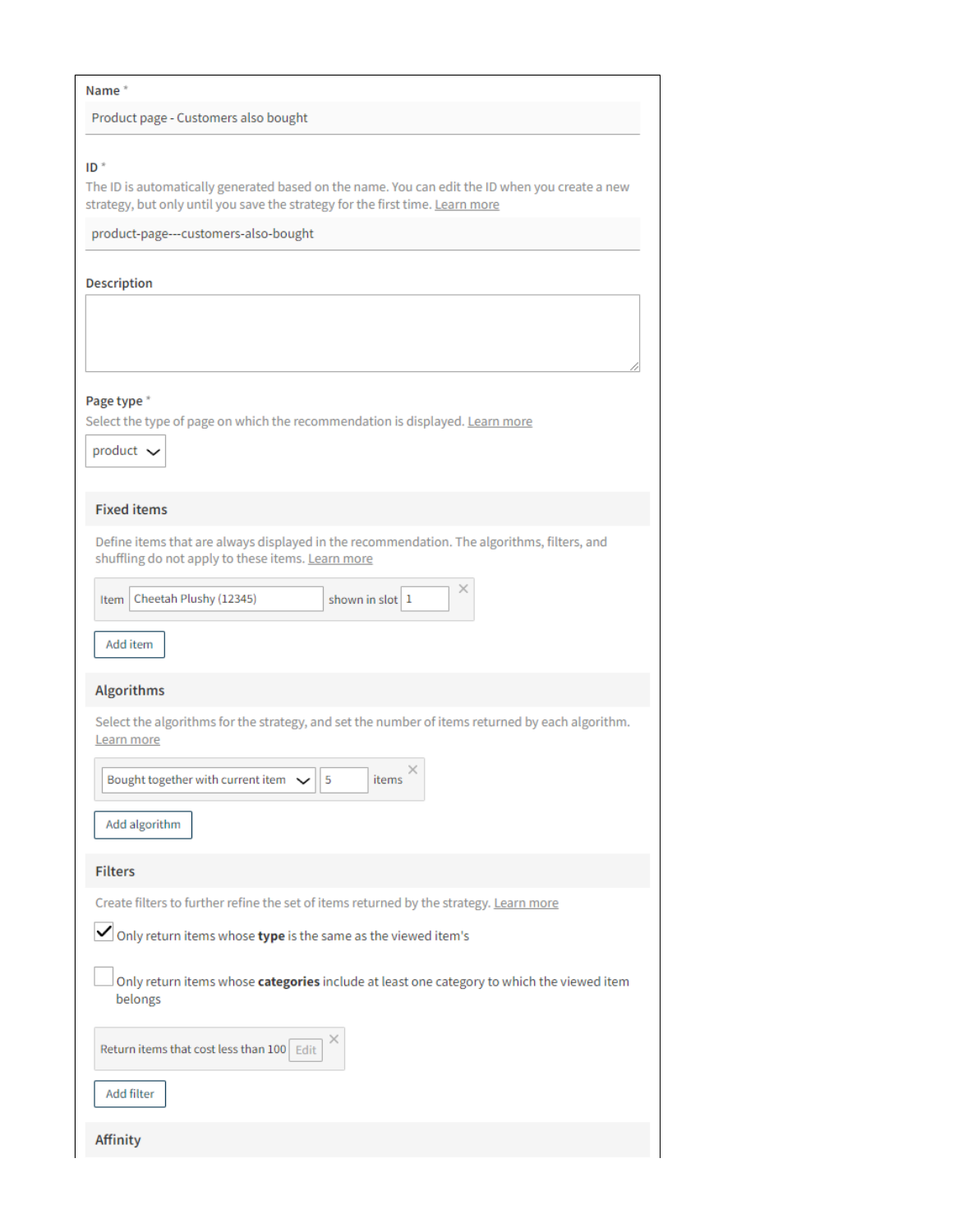

**Figure: Defining the recommendation strategy settings (click to enlarge)**

# <span id="page-8-0"></span>Supported algorithms

The following table describes the [algorithms](#page-4-0) you can use in a recommendation strategy. The table also shows for which [page types](#page-3-1) an algorithm is valid and how often the recommendation data returned by the algorithms is automatically regenerated.

#### **Table: Supported algorithms**

| Algorithm                                                            | <b>Description</b>                                                                                                                                                                                                                                     | Page<br>type | Regeneration |
|----------------------------------------------------------------------|--------------------------------------------------------------------------------------------------------------------------------------------------------------------------------------------------------------------------------------------------------|--------------|--------------|
| Bought together with<br>categories recently bought<br>by the visitor | Returns items bought together (by default, in the past 60 days) with the items the visitor has recently<br>bought (by default, in the past 7 days). The returned items are from the same category or categories as<br>the items bought by the visitor. | All          | 1 day        |
|                                                                      | <b>Example</b>                                                                                                                                                                                                                                         |              |              |
|                                                                      | The visitor recently bought the following items:                                                                                                                                                                                                       |              |              |
|                                                                      | • Item A from category X one day ago<br>• Item B from category Y five days ago<br>• Item C from category Z nine days ago                                                                                                                               |              |              |
|                                                                      | The algorithm returns items from categories X and Y that visitors have commonly bought together with<br>items A and B.                                                                                                                                 |              |              |
| Bought together with<br>current category                             | Returns items bought together (by default, in the past 60 days) with items from the category the visitor is<br>currently viewing.                                                                                                                      | Category     | 1 day        |
| Bought together with<br>current item                                 | Returns items bought together (by default, in the past 60 days) with the item the visitor is currently<br>viewing.                                                                                                                                     | Product      | 1 day        |
| Bought together with item<br>added to cart                           | Returns items bought together (by default, in the past 60 days) with the item the visitor added to their<br>shopping cart.                                                                                                                             | Cart         | 1 day        |
| Bought together with items<br>recently viewed by the<br>visitor      | Returns items bought together (by default, in the past 60 days) with the items the visitor has recently<br>viewed (by default, in the past 7 days).                                                                                                    | All          | 1 day        |
| Most bought on the site in<br>the past 24 hours                      | Returns the most bought items on the site in the past 24 hours.                                                                                                                                                                                        | All          | 1 hour       |
| Most bought on the site in<br>recent days                            | Returns the most bought items on the site in, by default, the past 7 days.                                                                                                                                                                             | All          | 1 day        |
| Most bought on the site in<br>recent months                          | Returns the most bought items on the site in, by default, the past 60 days.                                                                                                                                                                            | All          | 1 day        |
| Most viewed by the visitor                                           | Returns items the visitor has viewed the most in, by default, the past 7 days.                                                                                                                                                                         | All          | 1 day        |
| Most viewed on the site in<br>the past 24 hours                      | Returns the most viewed items on the site in the past 24 hours.                                                                                                                                                                                        | All          | 1 hour       |
| Most viewed on the site in<br>recent weeks                           | Returns the most viewed items on the site in, by default, the past 30 days.                                                                                                                                                                            | All          | 1 day        |
| Recently viewed by the<br>visitor                                    | Returns items the visitor has viewed in, by default, the past 7 days.                                                                                                                                                                                  | All          | 1 day        |
| Viewed together with<br>categories recently viewed<br>by the visitor | Returns items viewed together (by default, in the past 30 days) with the items the visitor has recently<br>viewed (by default, in the past 7 days). The returned items are from the same category or categories as<br>the items viewed by the visitor. | All          | 1 day        |
|                                                                      | <b>Example</b>                                                                                                                                                                                                                                         |              |              |
|                                                                      | The visitor recently viewed the following items:                                                                                                                                                                                                       |              |              |
|                                                                      | • Item A from category X one day ago<br>• Item B from category Y five days ago<br>• Item C from category Z nine days ago                                                                                                                               |              |              |
|                                                                      | The algorithm returns items from categories X and Y that visitors have commonly viewed together with<br>items A and B.                                                                                                                                 |              |              |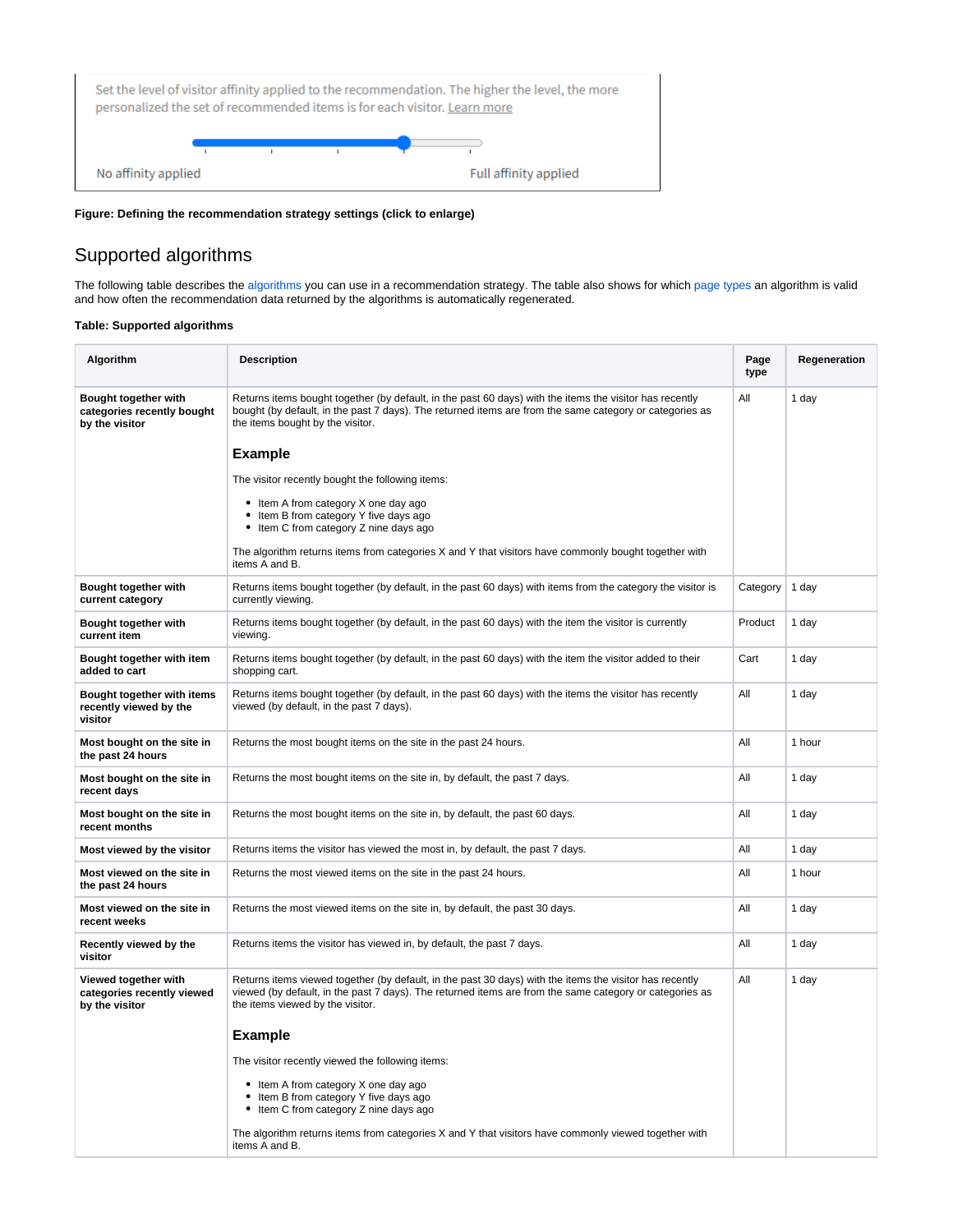| Viewed together with<br>current category                        | Returns items viewed together (by default, in the past 30 days) with items from the category the visitor is<br>currently viewing.                                  | Category | 1 dav |
|-----------------------------------------------------------------|--------------------------------------------------------------------------------------------------------------------------------------------------------------------|----------|-------|
| Viewed together with<br>current item                            | Returns items viewed together (by default, in the past 30 days) with the item the visitor is currently<br>viewing.                                                 | Product  | 1 dav |
| Viewed together with items<br>recently viewed by the<br>visitor | Returns items viewed together (by default, in the past 30 days) with the items the visitor has recently<br>viewed (by default, in the past 7 days).                | All      | 1 dav |
| Viewed together with<br>recently searched<br>categories         | Returns items viewed together (by default, in the past 30 days) with items from the three categories that<br>feature most in the visitor's current search results. | Search   | 1 day |
|                                                                 | <b>Example</b>                                                                                                                                                     |          |       |
|                                                                 | The visitors current search returns 20 items:                                                                                                                      |          |       |
|                                                                 | 2 items from category A<br>• 5 items from category B<br>• 8 items from category C<br>• 2 items from category D<br>• 3 items from category E                        |          |       |
|                                                                 | The algorithm returns items that visitors have commonly viewed together with items from categories C, B,<br>and E.                                                 |          |       |
| Viewed together with<br>recently searched items                 | Returns items viewed together (by default, in the past 30 days) with the top three items in the visitor's<br>current search results.                               | Search   | 1 day |

# <span id="page-9-0"></span>Filter settings

The following table describes the settings you can define for a recommendation strategy filter in the Control Panel. A filter defines a single rule set for filtering recommended items.

## **Table: Filter settings**

| <b>Setting</b> | <b>Description</b>                                                                                                                                                                                                                                                                                                                                                                                                                                                                                                                                                                                                                                                                                                                                                                                                                                                                                                                                                                                                                                                                                                                                                                                                                                                                                                     | Role         |
|----------------|------------------------------------------------------------------------------------------------------------------------------------------------------------------------------------------------------------------------------------------------------------------------------------------------------------------------------------------------------------------------------------------------------------------------------------------------------------------------------------------------------------------------------------------------------------------------------------------------------------------------------------------------------------------------------------------------------------------------------------------------------------------------------------------------------------------------------------------------------------------------------------------------------------------------------------------------------------------------------------------------------------------------------------------------------------------------------------------------------------------------------------------------------------------------------------------------------------------------------------------------------------------------------------------------------------------------|--------------|
| <b>Name</b>    | Enter a name for the filter.                                                                                                                                                                                                                                                                                                                                                                                                                                                                                                                                                                                                                                                                                                                                                                                                                                                                                                                                                                                                                                                                                                                                                                                                                                                                                           | Requir<br>ed |
| <b>Rules</b>   | Create one or more rules that together define the filtering logic for the filter.<br>A rule defines a single comparison operation between an item attribute value and a target value defined by you. The rule is used<br>to include and exclude items from the final recommendation results: any item for which the rule evaluates to true is included, while<br>any item for which the rule evaluates to false is excluded. The comparison is case-insensitive.<br>If you create multiple rules, the platform applies them all, that is, the platform treats the rules as combined with logical AND<br>operators. The platform only returns items for whom all the rules evaluate to true.<br>The filter must include at least one rule. A new filter includes a single empty rule, which you can edit.<br><b>Example</b><br>If you wanted to exclude items that cost more than 100 in your site currency, you would filter for items whose price attribute value<br>was less than or equal to 100, which would give you the rule:<br>price is less than or equal to 100<br>The platform would then evaluate every item in the algorithm results and remove any item for which the rule evaluates to false.<br>The final recommendation results returned by the strategy would thus exclude these items. For example: | Requir<br>ed |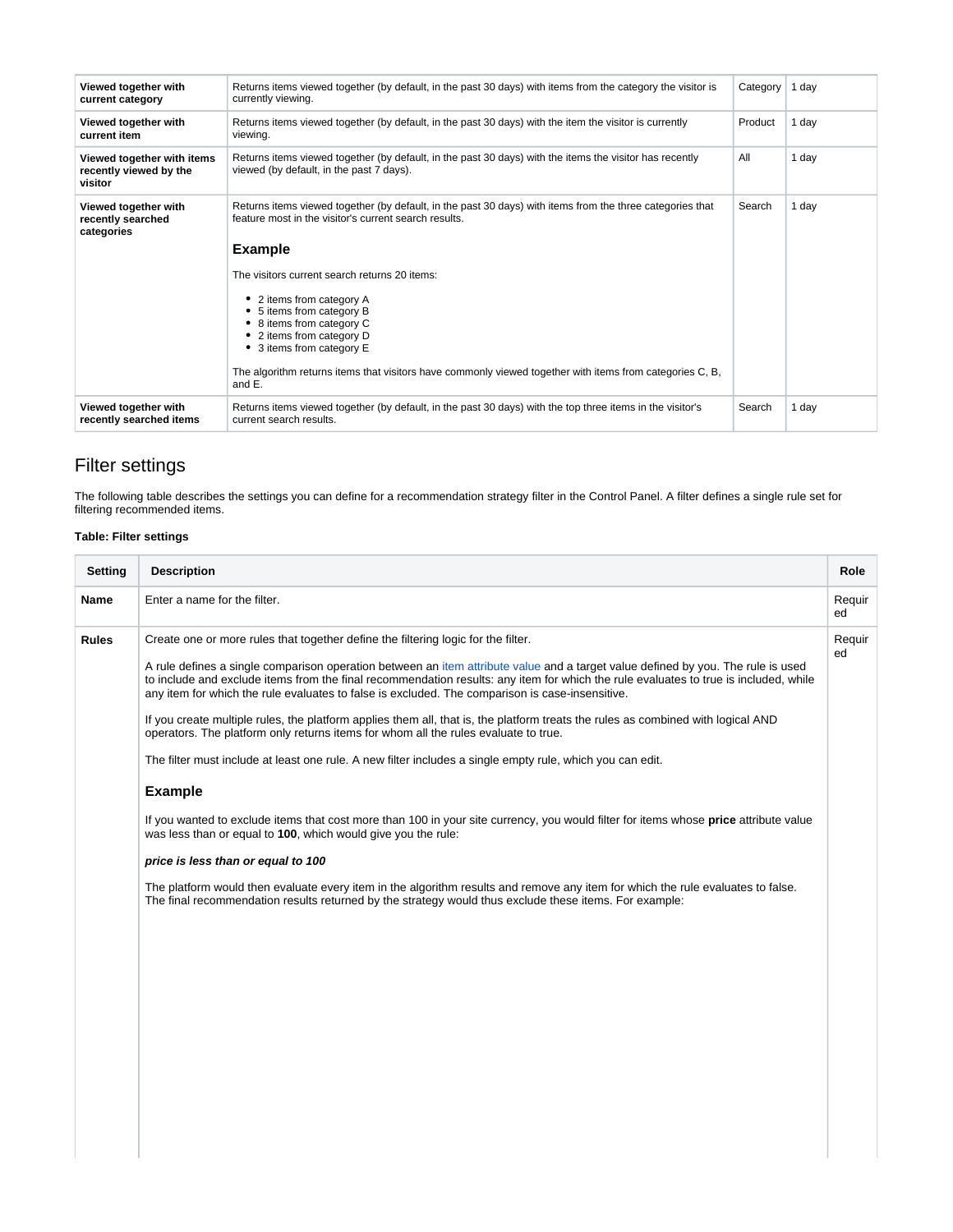|                                       | # Set of items returned by the algorithms                                     |                                                                                                                                                                                                                                                                           |             |              |  |
|---------------------------------------|-------------------------------------------------------------------------------|---------------------------------------------------------------------------------------------------------------------------------------------------------------------------------------------------------------------------------------------------------------------------|-------------|--------------|--|
| Item 1, price: 100                    |                                                                               |                                                                                                                                                                                                                                                                           |             |              |  |
| Item 2, price: 500                    |                                                                               |                                                                                                                                                                                                                                                                           |             |              |  |
| Item 3, price: 30                     |                                                                               |                                                                                                                                                                                                                                                                           |             |              |  |
|                                       |                                                                               |                                                                                                                                                                                                                                                                           |             |              |  |
| # Filter evaluation                   |                                                                               |                                                                                                                                                                                                                                                                           |             |              |  |
|                                       | Item 1, price: 100 -> TRUE                                                    |                                                                                                                                                                                                                                                                           |             |              |  |
|                                       | Item 2, price: 500 -> FALSE                                                   |                                                                                                                                                                                                                                                                           |             |              |  |
| Item 3, price: 30 -> TRUE             |                                                                               |                                                                                                                                                                                                                                                                           |             |              |  |
|                                       |                                                                               |                                                                                                                                                                                                                                                                           |             |              |  |
|                                       |                                                                               | # Set of items returned by the strategy after applying the filter                                                                                                                                                                                                         |             |              |  |
| Item 1, price: 100                    |                                                                               |                                                                                                                                                                                                                                                                           |             |              |  |
| Item 3, price: 30                     |                                                                               |                                                                                                                                                                                                                                                                           |             |              |  |
| Adding a rule<br>To add a rule:       | For more examples, see Filter examples.                                       |                                                                                                                                                                                                                                                                           |             |              |  |
|                                       |                                                                               | 1. Click Add rule. The Control Panel adds an undefined rule.<br>2. Select the item attribute you want to use for filtering items. The field automatically lists the item attributes tracked for the site.                                                                 |             |              |  |
|                                       |                                                                               |                                                                                                                                                                                                                                                                           |             |              |  |
| Item attribute   brand                |                                                                               | equals                                                                                                                                                                                                                                                                    | $\check{ }$ | $\times$     |  |
|                                       |                                                                               |                                                                                                                                                                                                                                                                           |             |              |  |
| Item attribute price                  |                                                                               | operators that are valid for the data type of the selected item attribute.                                                                                                                                                                                                |             | $\times$     |  |
|                                       |                                                                               | equals                                                                                                                                                                                                                                                                    | $\check{ }$ |              |  |
| item attribute.                       |                                                                               | 4. Enter or select the target value for the comparison. The field automatically lists the different values tracked for the specified                                                                                                                                      |             |              |  |
|                                       |                                                                               |                                                                                                                                                                                                                                                                           |             |              |  |
| Item attribute price                  |                                                                               | is less than or equal to<br>$\check{ }$                                                                                                                                                                                                                                   |             |              |  |
|                                       |                                                                               |                                                                                                                                                                                                                                                                           |             |              |  |
|                                       | expressions, use the RE2 syntax.<br>from the array by clicking for the value. | The target value can be either a regular string or, for <b>one of</b> and <b>any one of</b> operators, an array of strings. For regular<br>If the target value is an array of strings, use the Add button to individually enter the string values. You can remove a value |             |              |  |
|                                       |                                                                               |                                                                                                                                                                                                                                                                           |             | ×            |  |
| Item attribute   brand                |                                                                               | is one of                                                                                                                                                                                                                                                                 | $\check{ }$ |              |  |
| Cakita ×                              | Wakita $\times$                                                               |                                                                                                                                                                                                                                                                           |             |              |  |
|                                       |                                                                               |                                                                                                                                                                                                                                                                           |             |              |  |
| Dawelt                                | Add                                                                           |                                                                                                                                                                                                                                                                           |             |              |  |
|                                       |                                                                               |                                                                                                                                                                                                                                                                           |             |              |  |
|                                       |                                                                               |                                                                                                                                                                                                                                                                           |             |              |  |
| <b>Editing a rule</b>                 |                                                                               |                                                                                                                                                                                                                                                                           |             |              |  |
|                                       |                                                                               |                                                                                                                                                                                                                                                                           |             |              |  |
|                                       | You can change the attribute, operator, and value of a rule.                  |                                                                                                                                                                                                                                                                           |             |              |  |
| Removing a rule                       |                                                                               |                                                                                                                                                                                                                                                                           |             |              |  |
|                                       |                                                                               |                                                                                                                                                                                                                                                                           |             |              |  |
| To remove a rule, click for the rule. |                                                                               |                                                                                                                                                                                                                                                                           |             |              |  |
|                                       |                                                                               |                                                                                                                                                                                                                                                                           |             |              |  |
| Item attribute   price                |                                                                               | is less than or equal to                                                                                                                                                                                                                                                  | 100         | $\mathbb{X}$ |  |
|                                       |                                                                               |                                                                                                                                                                                                                                                                           |             |              |  |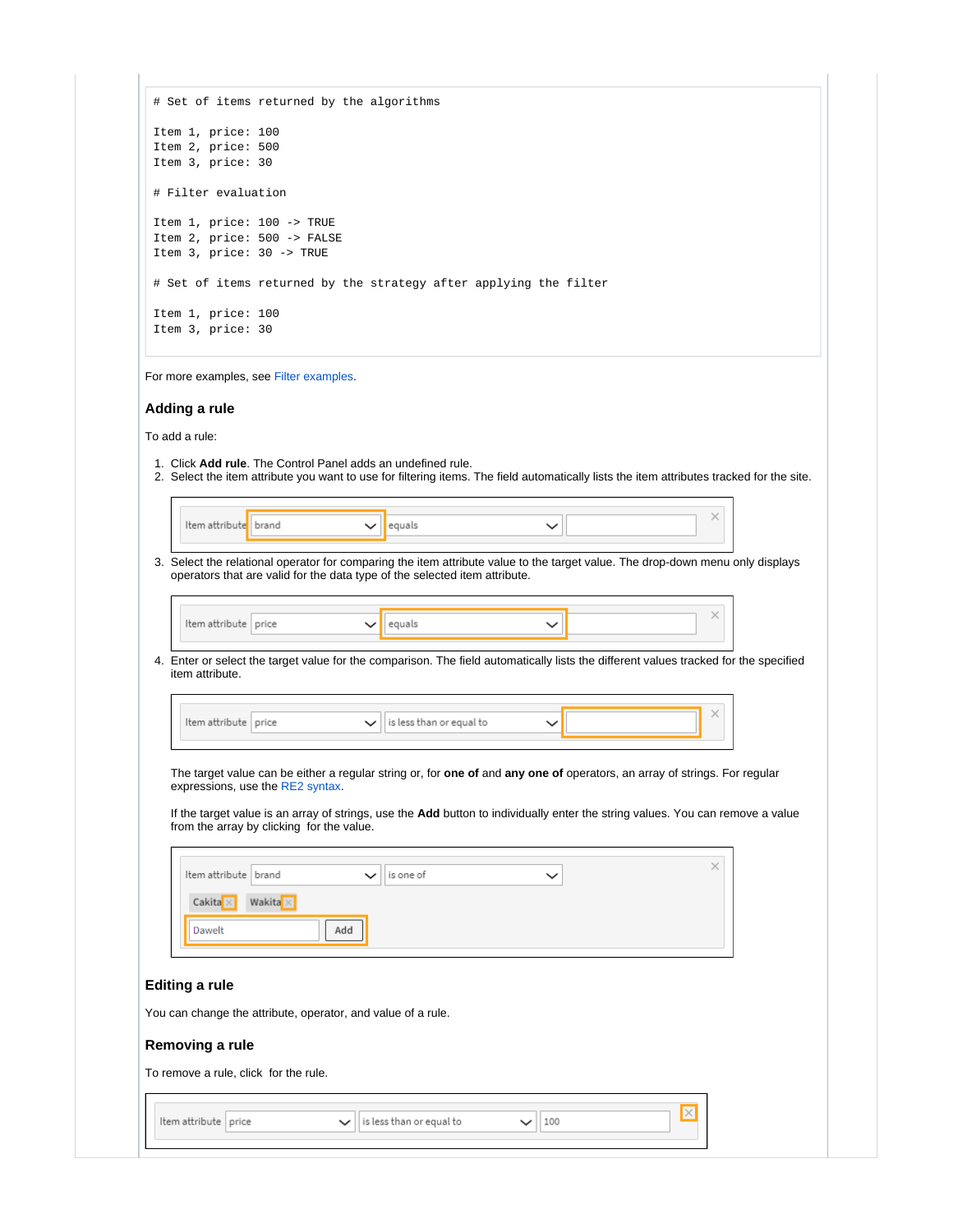## <span id="page-11-0"></span>Filter examples

Here are some examples showing how to create filters with different operators and how those filters get evaluated:

- [Filter examples: equals, less than, greater than](#page-11-1)
- [Filter examples: contains, begins with, ends with](#page-12-0)
- [Filter examples: is one of, is not one of, begins with any one of](#page-13-0)
- [Filter examples: includes, any one of contains/begins with/ends with](#page-14-0)
- [Filter examples: during, not during](#page-15-0)
- [Filter examples: exists, does not exist](#page-16-0)
- [Filter examples: regular expressions](#page-16-1)

## <span id="page-11-1"></span>**Filter examples: equals, less than, greater than**

#### **Return all items from the category "Books"**

| Item attribute type                                                                                                            | equals | Books |  |
|--------------------------------------------------------------------------------------------------------------------------------|--------|-------|--|
| <b>Filter evaluation examples</b>                                                                                              |        |       |  |
| type: "Books" -> TRUE<br>type: "BOOKS" -> TRUE<br>type: "books" -> TRUE<br>type: "Book" -> FALSE<br>type: "Magazines" -> FALSE |        |       |  |

## **Return all items from the category "Books", except ones from a specific company**

| Item attribute type      |  | equals         | Books        |
|--------------------------|--|----------------|--------------|
| <b>AND</b>               |  |                |              |
| Item attribute   company |  | does not equal | Vanity Press |

#### **Filter evaluation examples**

 $\mathsf{r}$ 

| type: "Books", company: "Random House" -> TRUE      |  |  |  |
|-----------------------------------------------------|--|--|--|
| type: "Books", company: "Vanity Press" -> FALSE     |  |  |  |
| type: "Magazines", company: "Random House" -> FALSE |  |  |  |

#### **Return books that cost less than 30 currency**

| Item attribute   type |              | equals       | Books |  |
|-----------------------|--------------|--------------|-------|--|
| <b>AND</b>            |              |              |       |  |
| Item attribute price  | $\checkmark$ | is less than | 30    |  |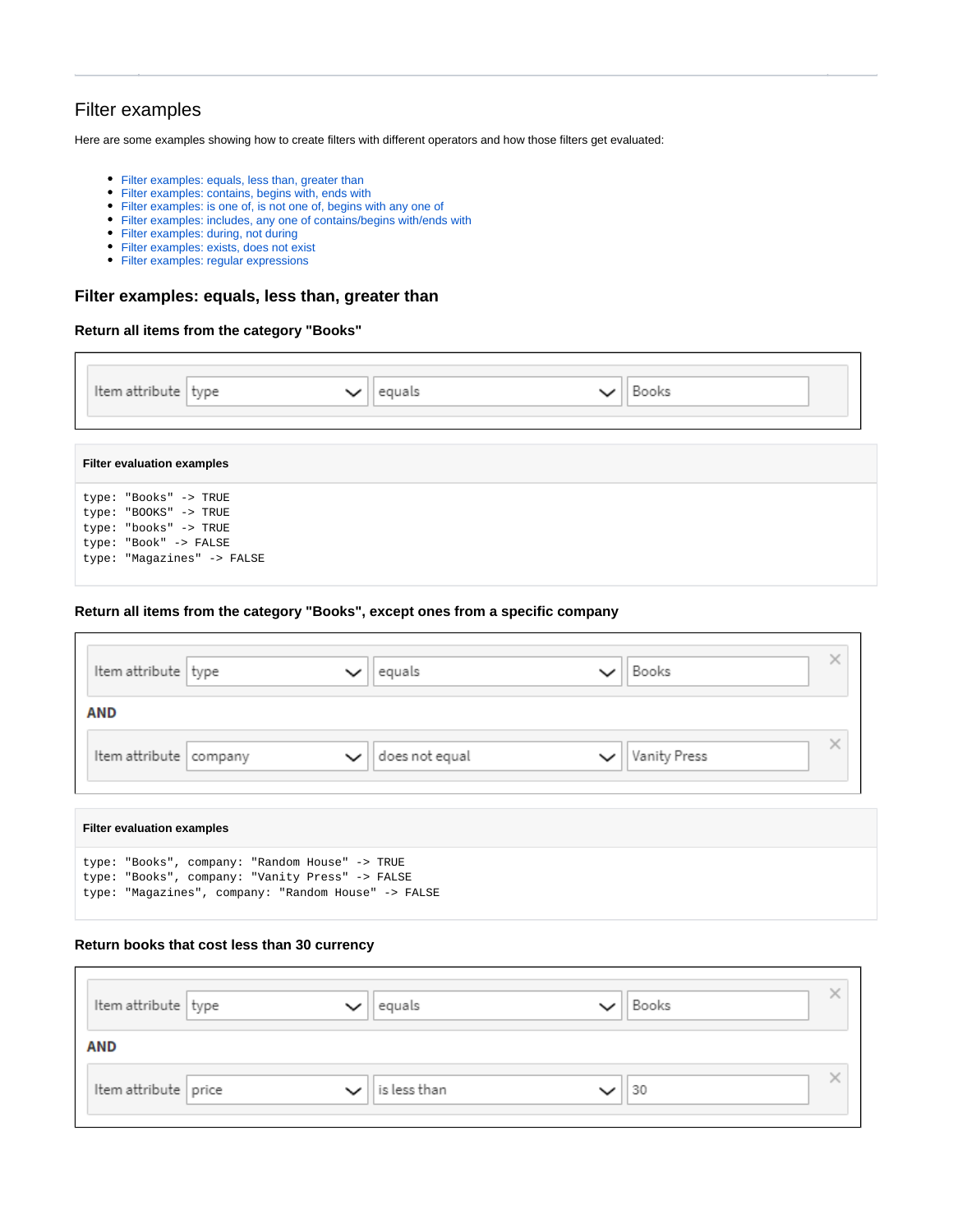#### **Filter evaluation examples**

 $\Gamma$ 

 $\mathbf{r}$ 

 $\Gamma$ 

```
type: "Books", price: 29.99 -> TRUE
type: "Books", price: 39.99 -> FALSE
type: "Magazines", price: 19.99 -> FALSE
```
## <span id="page-12-0"></span>**Filter examples: contains, begins with, ends with**

### **Return items whose name contains "cheetah"**

| Item attribute   name      |  | contains | :heetah |  |
|----------------------------|--|----------|---------|--|
|                            |  |          |         |  |
| Filter evaluation examples |  |          |         |  |

٦

| name: "Cheetah Plushy" -> TRUE                                   |
|------------------------------------------------------------------|
| name: "Living with cheetahs, as told by a cheetah lover" -> TRUE |
| name: "Operation C.H.E.E.T.A.H." -> FALSE                        |

#### **Return items whose name does not contain "cheetah"**

| Item attribute   name | ╰ | does not contain | าeetah |
|-----------------------|---|------------------|--------|
|                       |   |                  |        |

#### **Filter evaluation examples**

| name: "Cheetah Plushy" -> FALSE                                   |
|-------------------------------------------------------------------|
| name: "Living with cheetahs, as told by a cheetah lover" -> FALSE |
| name: "Operation C.H.E.E.T.A.H." -> TRUE                          |

## **Return movies whose name starts with "A"**

| Item attribute   type | equals      | Movies |  |
|-----------------------|-------------|--------|--|
| <b>AND</b>            |             |        |  |
| Item attribute name   | begins with | н      |  |

| <b>Filter evaluation examples</b>                                                                                                                                  |
|--------------------------------------------------------------------------------------------------------------------------------------------------------------------|
| type: "Movies", name: "Aliens" -> TRUE<br>type: "Movies", name: "aliens" -> TRUE<br>type: "Movies", name: "Tenet" -> FALSE<br>type: "Movie", name: "Argo" -> FALSE |

**Return books whose title ends with "for dummies" and that cost less than 30 currency**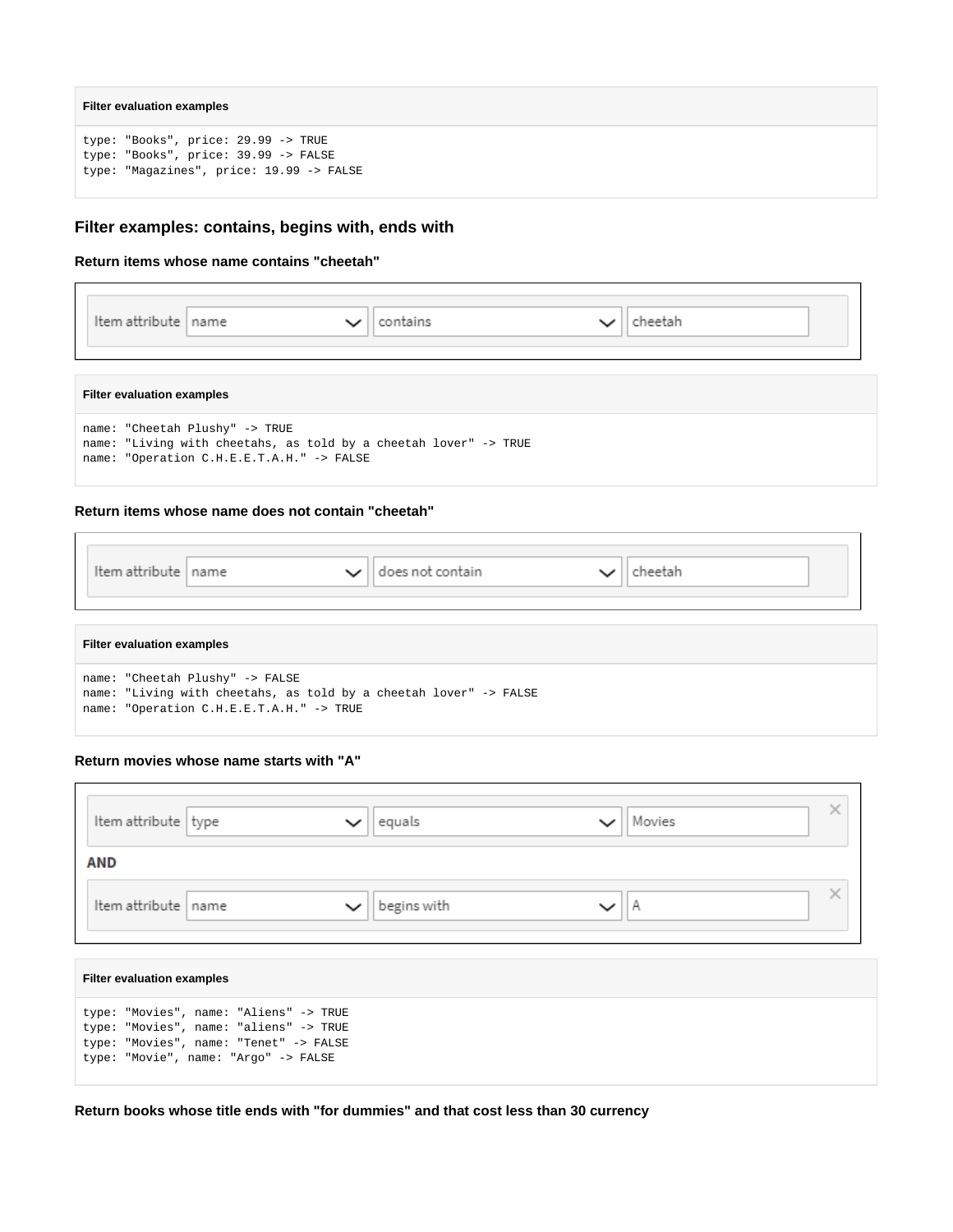| Item attribute type  | $\checkmark$ | equals       | Books       |   |
|----------------------|--------------|--------------|-------------|---|
| AND                  |              |              |             |   |
| Item attribute name  | $\checkmark$ | ends with    | for dummies |   |
| <b>AND</b>           |              |              |             |   |
| Item attribute price | $\checkmark$ | is less than | 30          | × |

| <b>Filter evaluation examples</b>                                                                                                                                                                                                     |  |
|---------------------------------------------------------------------------------------------------------------------------------------------------------------------------------------------------------------------------------------|--|
| type: "Books", name: "JavaScript For Dummies", price: 29.99 -> TRUE<br>type: "Books", name: "Windows 10 For Dummies", price: 39.99 -> FALSE<br>type: "Books", name: "The Complete Idiot's Guide to JavaScript", price: 19.99 -> FALSE |  |

# <span id="page-13-0"></span>**Filter examples: is one of, is not one of, begins with any one of**

## **Return hotels located in Cairo, Kochi, or La Paz**

 $\overline{\Gamma}$ 

| Hotels $\times$<br>Hotel $\times$<br>Add<br><b>AND</b><br>Item attribute<br>is one of<br>city<br>$\check{ }$<br>$\check{ }$<br>Kochi $\times$<br>La Paz $\times$<br>Cairo $\times$ | Item attribute   type | is one of<br>$\check{ }$ | $\times$<br>$\check{ }$ |
|------------------------------------------------------------------------------------------------------------------------------------------------------------------------------------|-----------------------|--------------------------|-------------------------|
|                                                                                                                                                                                    |                       |                          |                         |
|                                                                                                                                                                                    |                       |                          |                         |
|                                                                                                                                                                                    |                       |                          |                         |
| Add                                                                                                                                                                                |                       |                          |                         |

| <b>Filter evaluation examples</b>                                                                                       |
|-------------------------------------------------------------------------------------------------------------------------|
| type: "Hotel", city: "Cairo" -> TRUE<br>type: "Hotels", city: "Kochi" -> TRUE<br>type: "Hotels", city: "LaPaz" -> FALSE |

**Return beach volleyball events in Finland, except those in Tampere and Turku**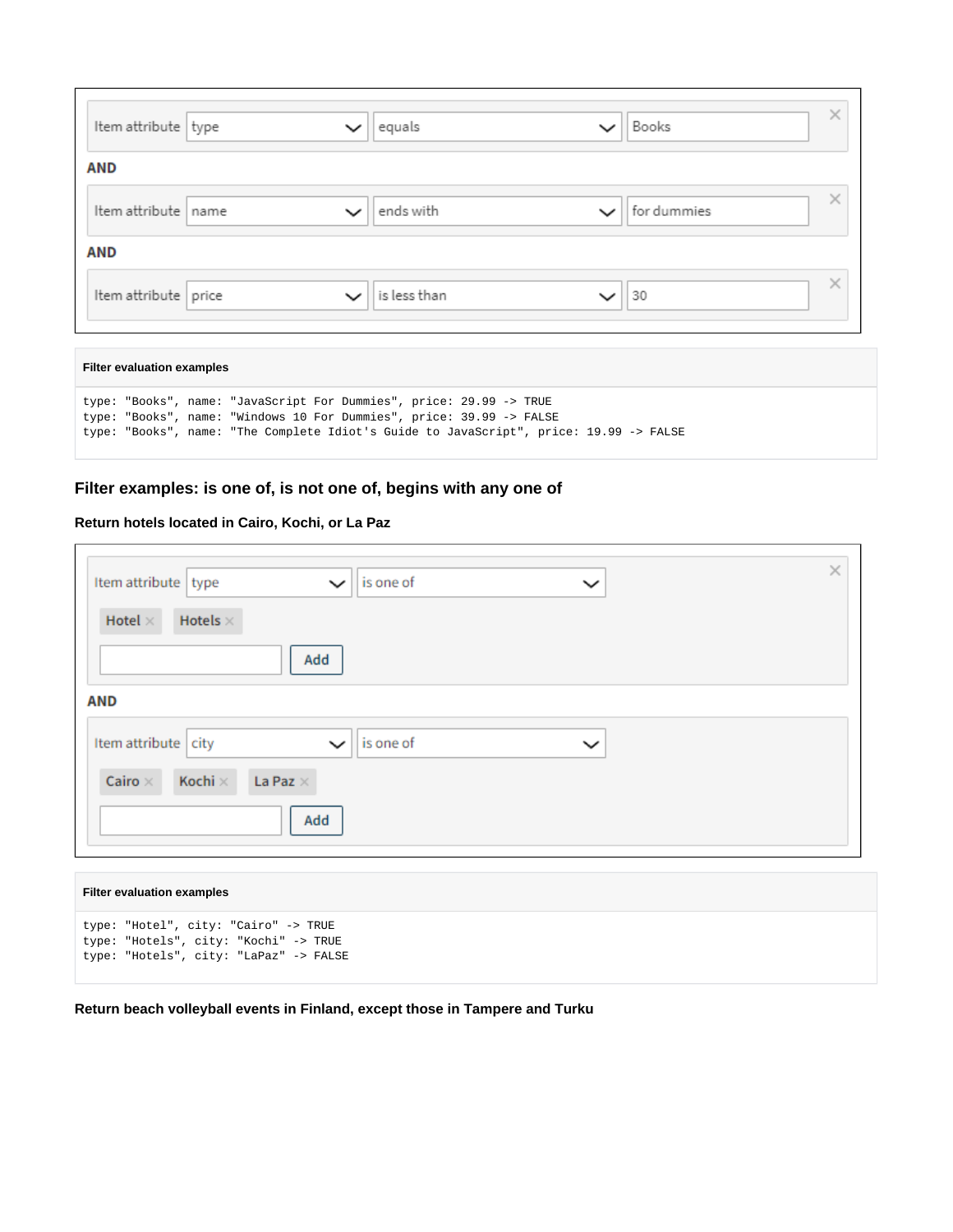| Item attribute   mainCategory<br>is one of<br>$\check{ }$<br>Beach Volleyball ×<br>BVB $\times$<br>Add | $\times$ |
|--------------------------------------------------------------------------------------------------------|----------|
| <b>AND</b>                                                                                             |          |
| Finland<br>Item attribute<br>equals<br>country<br>$\check{ }$                                          | $\times$ |
| <b>AND</b>                                                                                             |          |
| is not one of<br>Item attribute<br>city<br>$\check{ }$                                                 | $\times$ |
| Turku $\times$<br>Tampere $\times$                                                                     |          |
| Add                                                                                                    |          |

#### **Filter evaluation examples**

| mainCategory: "Beach Volleyball", country: "Finland", city: "Helsinki" -> TRUE |  |  |  |  |
|--------------------------------------------------------------------------------|--|--|--|--|
| mainCategory: "Beach Volleyball", country: "Finland", city: "Tampere" -> FALSE |  |  |  |  |
| mainCategory: "BVB", country: "Finland", city: "Turuku" -> TRUE                |  |  |  |  |

## **Return movies whose name starts with "A", "B", or "C"**

| Item attribute   type               | equals<br>$\check{ }$                 | Movies<br>$\check{ }$ | × |
|-------------------------------------|---------------------------------------|-----------------------|---|
| AND                                 |                                       |                       |   |
| Item attribute name                 | begins with any one of<br>$\check{ }$ | $\check{ }$           |   |
| $B \times C \times C$<br>$A \times$ |                                       |                       |   |
|                                     | Add                                   |                       |   |

### **Filter evaluation examples**

```
type: "Movies", name: "Aliens" -> TRUE
type: "Movies", name: "aliens" -> TRUE
type: "Movies", name: "Tenet" -> FALSE
type: "Movies", name: "Babe" -> TRUE
type: "Movie", name: "A Clockwork Orange" -> FALSE
```
## <span id="page-14-0"></span>**Filter examples: includes, any one of contains/begins with/ends with**

**Return any item one whose categories is "slots"**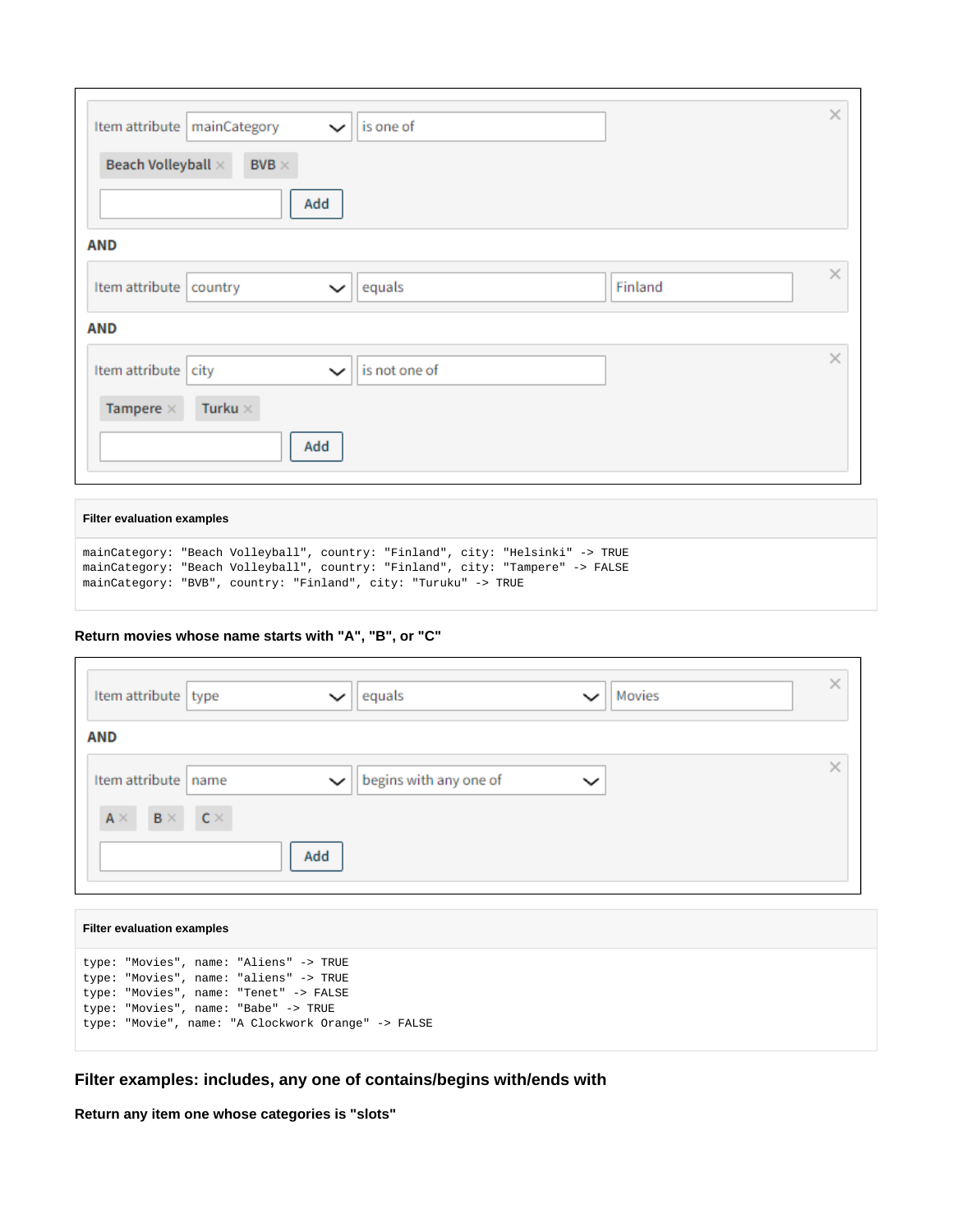| Item attribute   categories       |                                                                                                                                | includes | slots |  |
|-----------------------------------|--------------------------------------------------------------------------------------------------------------------------------|----------|-------|--|
| <b>Filter evaluation examples</b> |                                                                                                                                |          |       |  |
|                                   | categories: ["jackpot", "slots"] -> TRUE<br>categories: ["jackpot", "slot"] -> FALSE<br>categories: ["poker", "stud"] -> FALSE |          |       |  |

٦

## **Return any item one whose categories contains "jack"**

| Item attribute   categories |  | any one of contains |  |  |
|-----------------------------|--|---------------------|--|--|
|                             |  |                     |  |  |

#### **Filter evaluation examples**

Г

categories: ["jackpot", "slots"] -> TRUE categories: ["JACKPOT", "slot"] -> TRUE categories: ["blackjack", "cards"] -> TRUE

## **Return any item one whose categories starts with "slot"**

Item attribute categories any one of begins with slot  $\checkmark$  $\check{ }$ **Filter evaluation examples** categories: ["jackpot", "slots"] -> TRUE

|  | Categories: ["jackpot", "siots"] -> TRUE |
|--|------------------------------------------|
|  | categories: ["jackpot", "slot"] -> TRUE  |
|  | categories: ["poker", "stud"] -> FALSE   |
|  |                                          |

## <span id="page-15-0"></span>**Filter examples: during, not during**

## **Return items that have been created in the past 24 hours**

| <b>If the attribute</b> created_at $\sim$ during $\sim$ 24    hour(s) $\sim$ |
|------------------------------------------------------------------------------|

| <b>Filter evaluation examples</b>                                                               |
|-------------------------------------------------------------------------------------------------|
| If the current time is: $2022 - 01 - 20$ 18:00:00 UTC+2                                         |
| created at: 2022-01-19T09:53:31+02:00 -> FALSE<br>created at: 2022-01-20T13:23:03+02:00 -> TRUE |

## **Return items that have not been updated in the past 30 days**